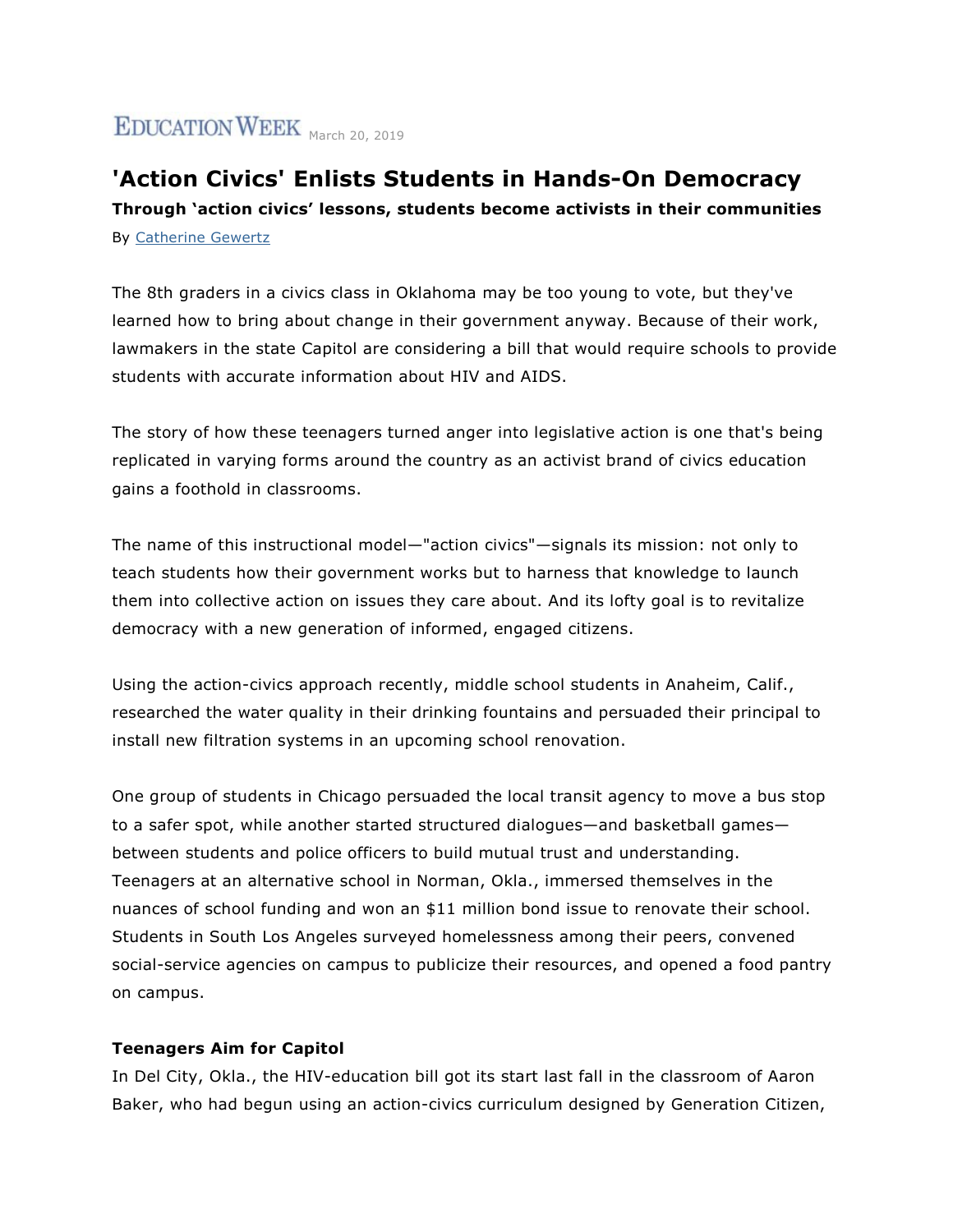which works with schools in six states. The process began with his civics class weighing dozens of social issues to see what they cared most about.

The class decided to focus on LGBTQ issues. They'd noticed outdated information about HIV transmission in their instructional materials and felt angry that they were being misled. They traced that information to a 1987 state curriculum law that said gay or promiscuous people, intravenous drug users, and contaminated blood products were "primarily responsible" for transmission of the virus, and that abstinence was the only way to prevent it.

The students did more research about HIV and AIDS and invited guest speakers to brief them, including a Democratic state representative who'd tried two years earlier to get a bill passed to update instruction on those topics.

The students ultimately connected with another representative, Republican Marcus McEntire, who worked with them to draft **[House Bill 1018](https://legiscan.com/OK/bill/HB1018/2019)**. It replaces the outdated language with a requirement that students receive "medically accurate" instruction that defines HIV and AIDs and includes "analysis" of HIV transmission and prevention methods.

As of early March, the measure had been passed by the House and was awaiting consideration in the state Senate.

## **'I Can Still Make Changes'**

One of Baker's students at Del Crest Middle School, DeAngelo Irvin, 15, said he was surprised that state lawmakers responded to his emails when he reached out to them on behalf of his class. The experience has changed his view of his role in society. "Last year, I didn't think I could really change anything, that anyone would care what I think," he said. But working on the bill "says that I have a voice, and even though I'm not old enough to vote, I can still make changes."

Another student, Reagan Hare, 14, said she didn't think adults would listen to young teenagers. "Adults want to dismiss us, like, 'You're a kid and you don't know what you're talking about.' But sometimes we do," she said. "And I actually did something." Action civics has been welcomed by educators, funders, and policymakers who worry that dull, textbook-and-lecture approaches lack the spark to transform Generation Z into the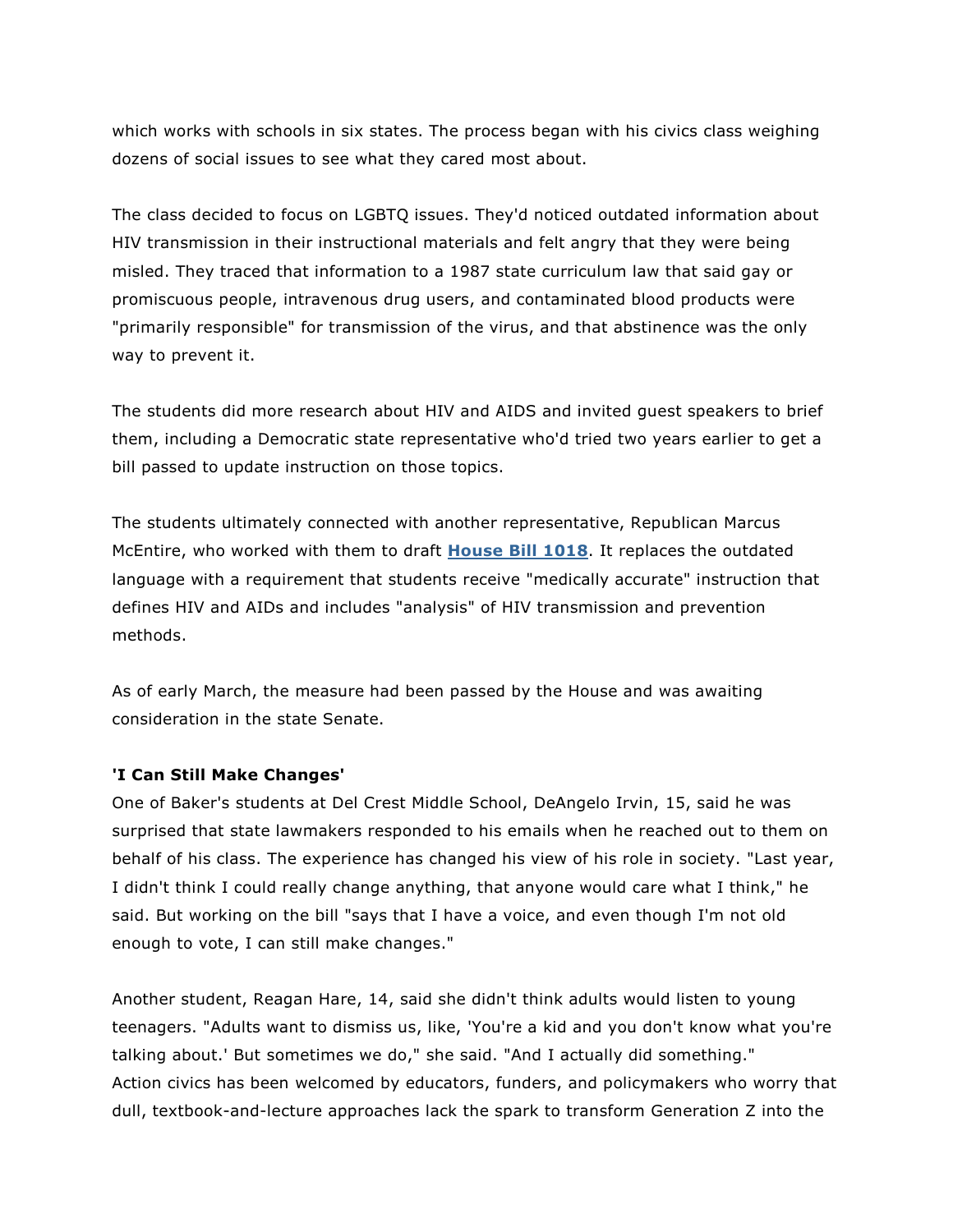engaged, informed citizenry that democracy needs to address societal problems and heal political divides.

The dominant, book-learning approach hasn't produced stellar results so far. Only **[23](https://www.nationsreportcard.gov/hgc_2014/#civics/achievement)  [percent of 8th graders scored "proficient" or better](https://www.nationsreportcard.gov/hgc_2014/#civics/achievement)** on the most recent National Assessment of Educational Progress, in 2014. But advocates believe that blending action with book study can change that.

"Civics is transformational when we teach it as a lab and not just a sedentary class," said Brian Brady, the president of Mikva Challenge, which provides action-civics training and curriculum for schools in 11 cities. "It's just good project-based learning." Some activists and scholars, however, worry that schools could shortchange the nutsand-bolts academic study that gives students a crucial foundation in how government works.

Chester E. Finn Jr., the president emeritus of the Thomas B. Fordham Institute, a conservative-leaning think tank, said instructional priorities shaped by accountability, labor-market demands, and other forces can create a worrisome gap in civics instruction if teachers aren't careful.

#### **Overlooking the Basics?**

"At a time when subjects other than math and reading are getting squeezed, and social studies in particular is getting short shrift relative to STEM and social-emotional [instruction], civics and history have a very limited purchase on the time and attention of kids and teachers," he said.

#### **About the Citizen Z Project**

U.S. public education is rooted in the belief by early American leaders that the most important knowledge to impart to young people is what it means to be a citizen. If America is experiencing a civic crisis now, as many say it is, schools may well be failing at that job. To better understand the role of education in the current crisis, *Education Week* consulted experts, visited classrooms, and conducted surveys. This article is part of that ongoing effort. Look for more pieces from our **[Citizen Z project](https://www.edweek.org/ew/collections/civics-education/index.html)** in the months ahead.

"If, within that limited time, we are giving top priority to action civics, then I do worry that kids will never really learn the basics of how government works and why."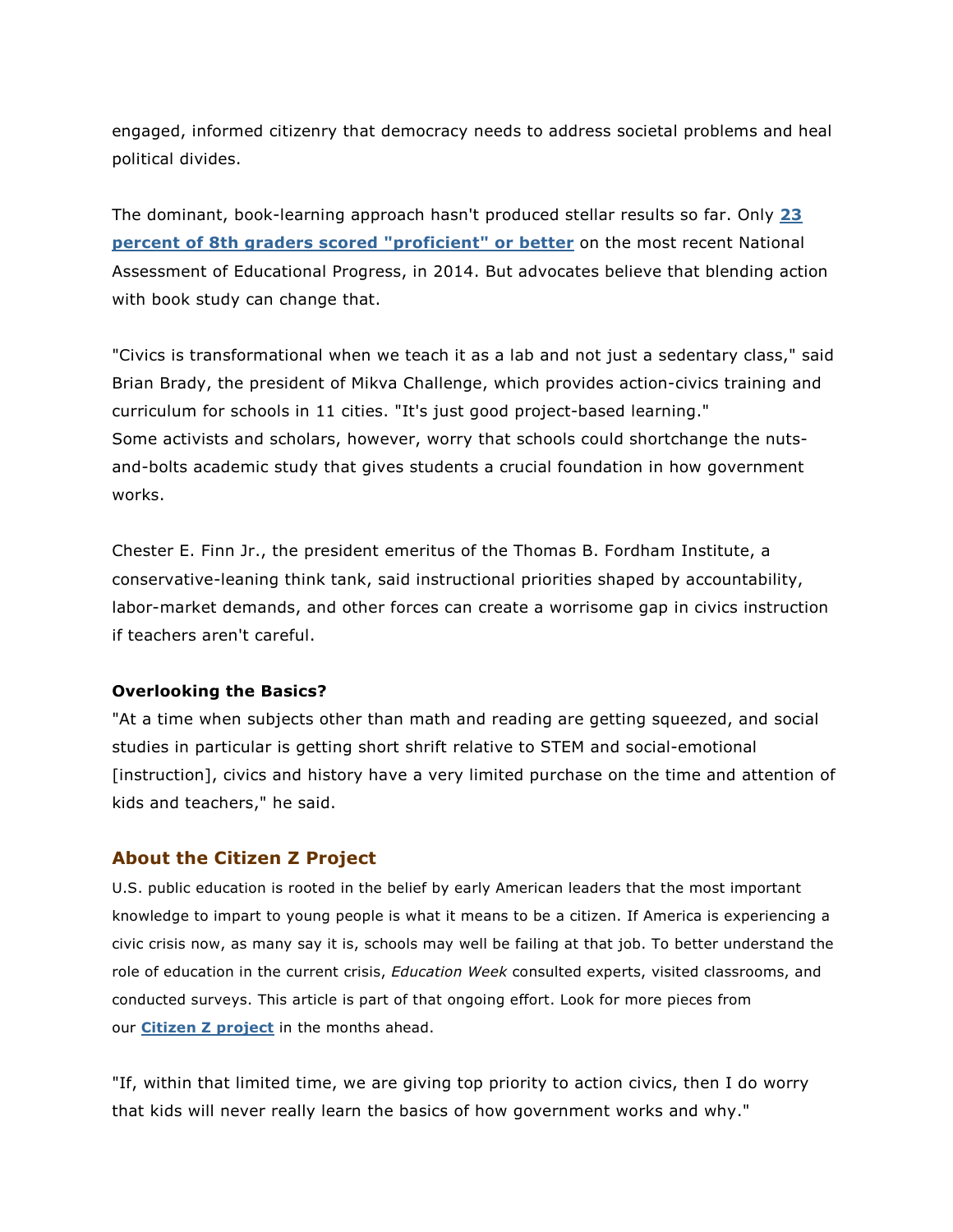Others are concerned that action civics can too easily use students to further adults' political agendas. A **[2017 study of the "new civics" on college campuses](https://www.nas.org/articles/making_citizens_how_american_universities_teach_civics2)** raised concerns that student projects were serving exclusively leftist causes. Peter Wood, the president of the National Association of Scholars, which did that study, said he worries that similar dynamics could unfold in the K-12 sector.

"Trying to turn children into activists prematurely is not an especially good basis for a civic education," he said. "It might be a good basis for adults to gain a chorus of supporters. But that's just to say that it's manipulative."

Brady of the Mikva Challenge said such concerns are misplaced. He said students have done projects focused on liberal causes, such as gun control, but also conservative causes, such as right-to-life and school choice. But the vast majority of projects have "no ideological bent" other than enabling students to build the knowledge and agency to solve problems that affect their daily lives, Brady said.

The idea of getting students actively involved in learning is hardly new; its roots date back nearly a century to John Dewey's push for experiential learning. In civics, some schools have used participatory models to bring civics to life, such as casting students as lawmakers who draft and debate legislation.

In too many neighborhoods, however, what passes for civics teaching is a semester of lectures, readings, and class discussions that are unconnected to current issues or issues that feel relevant to students.

A recent form of experiential civics is service learning, which became popular in the early 2000s and encourages—or in some cases, requires—students to help out in their communities. While some of those projects are meaningful, and clearly connected to students' classroom studies of how government works—such as volunteering in a soup kitchen as students study poverty—others, like filing papers in a dentist's office, can be trivial and unrelated.

Action civics, the latest iteration of experiential civics, took shape in the last 15 years, out of frustration with the way social studies was sidelined by the math-and-English focus of accountability and with the perceived limitations of service learning.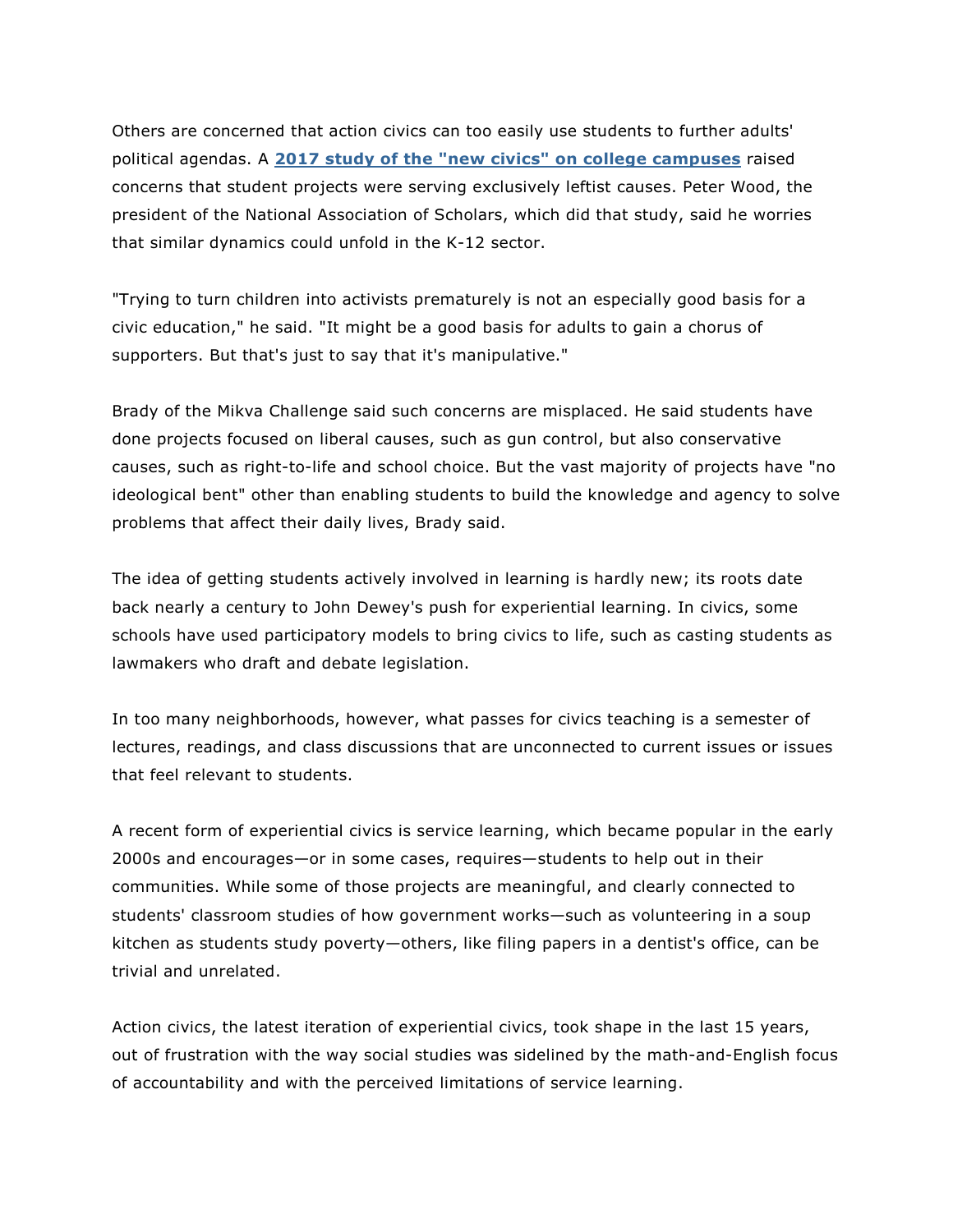Many schools received federal grants to support service learning, so they tended to encourage student projects that were decidedly nonpolitical, said Shawn Healy, who oversees work on civic education and engagement at the Robert R. McCormick Foundation, which provides financial support to the Mikva Challenge and other actioncivics projects.

That depoliticization often meant that students didn't work on the issues that are most important and relevant to them and didn't get the chance to see a role for themselves in solving societal problems, he said. The branching off of action civics from service learning was among a flurry of activity in the 2000s aimed at revitalizing civics instruction and elevating the role student action should play in it.

A **[2003 paper that outlined six key practices in civics education](https://www.civxnow.org/static/media/2003%20Civic%20Mission%20of%20Schools.9357eed9.pdf)** drew a lot of attention, in part for calling on schools to let students "engage in meaningful work on serious public issues" and "pursue political responses to problems."

#### **Laying the Groundwork**

**[In 2010, six organizations](http://actioncivicscollaborative.org/about-us/action-civics-declaration/) came together** to create those kinds of approaches to civics instruction, **[developing a framework](http://actioncivicscollaborative.org/why-action-civics/framework)** and **[process for instruction](http://actioncivicscollaborative.org/why-action-civics/process/)**. Central to that work was the idea that volunteering wasn't enough. Instead of just serving in a soup kitchen, for instance, students should study the root causes of homelessness, identify the local government systems empowered to improve it, and research strategies that might bring about those improvements.

**[Influential reports in 2011](https://www.civxnow.org/static/media/2011%20Guardian%20of%20Democracy.7eec8c7c.pdf)** and **[2017](https://www.civxnow.org/static/media/SummitWhitePaper.fc2a3bb5.pdf)** sustained that conversation in the field by expanding on student-action themes. A **[guidebook for putting good civics practices](http://www.ecs.org/clearinghouse/01/10/48/11048.pdf)** including student action—into practice came out in 2014.

Many organizations now offer programs and curriculum aimed at integrating the oldschool book learning about civics with newer-age action projects. Experts advise that both are needed, in appropriate balance. Encouraging students to venture into community projects without a solid education in the government systems they'll confront is misguided, they caution.

"We don't want students to go in blindly on something. It won't help them," said Amy Curran, the executive director of Generation Citizen programs in Oklahoma. "Anyone can